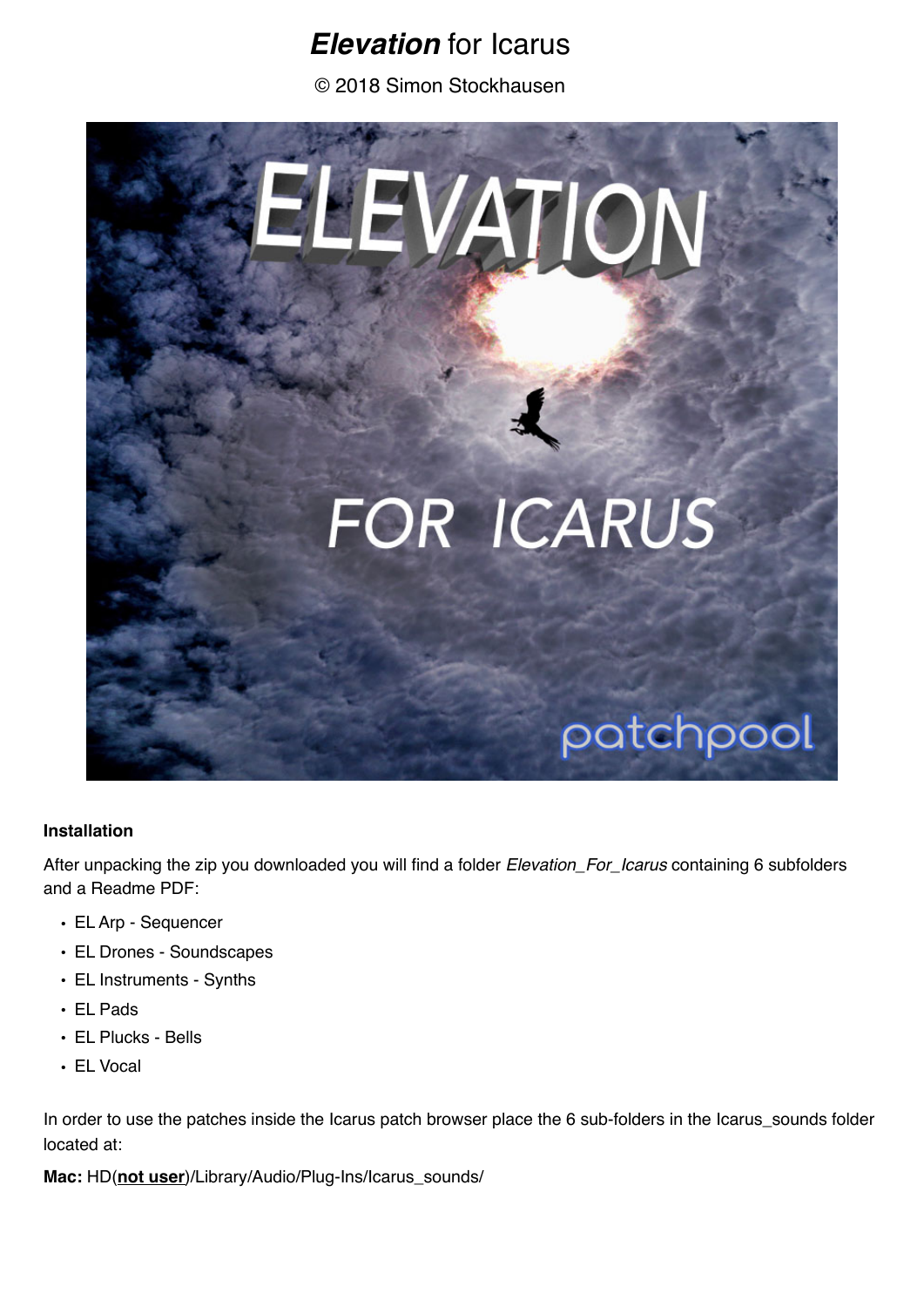**Windows:** On Windows Icarus support files & folders will always be installed to a folder named Icarus, unless the user chooses something different in the installer. The installer will check what the current default VST folder is and offer to install to that, e.g. if Cubase is installed the default VST folder will be: "C:\Program Files\Steinberg\Vstplugins" the Icarus installer will then install to:

"C:\Program Files\Steinberg\Vstplugins\Icarus", all other Icarus content will be installed into that Icarus folder. So please locate that main Icarus folder and place the 6 sub-folders in Icarus/Icarus\_sounds/. It could e.g. be: vstplugins\Icarus\Icarus\_sounds\

### **Licence agreement and terms of usage**

This license agreement is between you (the licensee) and me (Simon Stockhausen).

1.) The licensee must not distribute the patches and samples from *Elevation*, resample them, copy or otherwise replicate the patches and samples of this soundset in any commercial, free or otherwise product. That includes sample and audio libraries and patches for samplers, sample based synthesizers or wavetablesynthesizers. You can of course create such derivates for your own musical work as long as these derivates are only distributed in the context of musical work or sound design.

2.) The license to the soundset *Elevation* must not be given away or sold (NFR).

### **Content**

Elevation for [Icarus](https://www.tone2.com/icarus.html) offers a wealth of evolving and organic sounds derived from many different acoustic and electronic sources. Dozens of samples were especially prepared to make the best of the re-synthesis algorithms in Icarus, vocal tones and phrases, speech, woodwinds, brass instruments, bells, percussion instruments, strings and electronic sounds were used as audio sources, the resulting wavetables were further processed and edited in Icarus. Some patches have been created entirely inside the onboard wavetable editor. From lush pads and elevating soundscapes to dark and massive drones, haunting atmospheres, beautiful textures, pristine plucks and complex sequencers, this sound library will elevate your music. All patches have the modulation wheel assigned which often introduces rhythmical, tempo-synced modulations and/or interesting animation of morph, filter, amplitude and FX, a lot of presets also use aftertouch and velocity

#### **Specs**

• 102 patches.

as modulation sources.

- 200+ original wavetables embedded in the presets.
- All patches have the modulation wheel assigned, many also use aftertouch and velocity to expressively shape the sound.
- Library size: 137.3 MB installed.

## **Patch categories**

- Arp Sequencer (12)
- Drones Soundscapes (36)
- Instruments Synths (20)
- Pads (14)
- Plucks Bells (7)
- Vocal (13)

**Please note**: In order to play the presets from this sound library you need to have Icarus version 1.6 or higher installed on your system.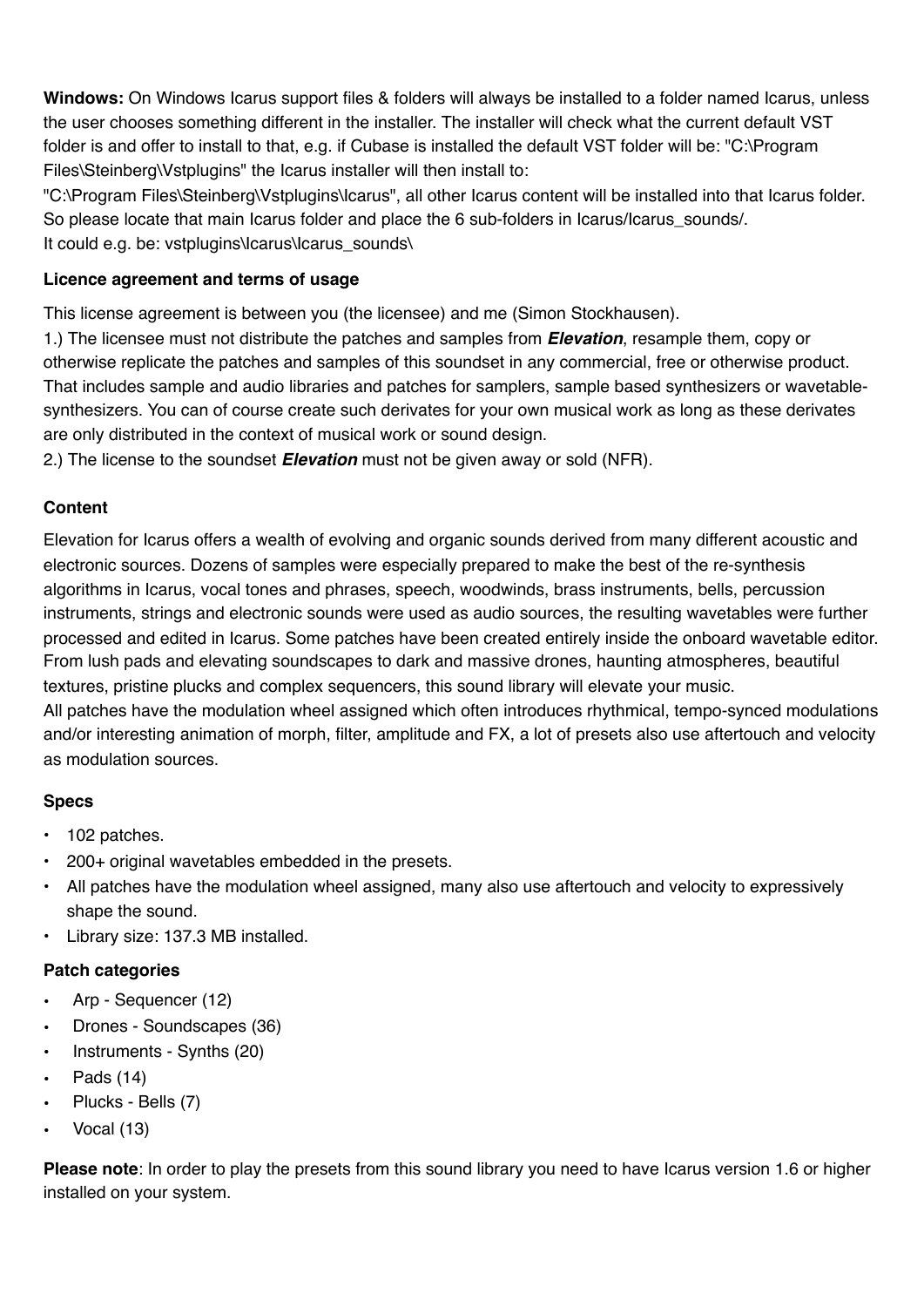All audio demos for this soundset can be found **[here](https://soundcloud.com/sampleconstruct/sets/elevation-patchpool-sound)**.

A Youtube playlist with video demos can be viewed **[here](https://www.youtube.com/watch?v=d5QiE-qo7Pc&list=PLdDy6n1e-aeOe2XxAW10GzU8fkksVvZDs)**.

## **Patchlist**

There are 102 patches, quite a few patches would have qualified for more than one category, yet the current order made the most sense to me. I added some more or less detailed comments for each patch concerning the controller assignments and content. Please check the modulation wheel and aftertouch assignments for every patch while playing.

Abbreviations used:  $AT =$  aftertouch,  $VEL =$  velocity,  $MW =$  modulation wheel,  $F1/2 =$  filter  $1/2$ , WT = wavetable, KF = key follow, PM = physical modeling. If your Midi keyboard does not support aftertouch, you can automate "C-Press" in your DAW. If a certain patch is too CPU-heavy for your system, reduce the polyphony and/or decrease the release time in the amplitude envelope.

| <b>Arp - Sequencer</b>   | <b>Comments</b>                                                                                                                                                                                                                                                                                                                                                                                                                                                                                                          |
|--------------------------|--------------------------------------------------------------------------------------------------------------------------------------------------------------------------------------------------------------------------------------------------------------------------------------------------------------------------------------------------------------------------------------------------------------------------------------------------------------------------------------------------------------------------|
| AniMate                  | Tempo-synced bass sequencer. MW adds tempo-synced filter modulation via<br>LFO1/Step.                                                                                                                                                                                                                                                                                                                                                                                                                                    |
| used in this audio demo  |                                                                                                                                                                                                                                                                                                                                                                                                                                                                                                                          |
| Arp Force One            | 32-step arpeggiator, FM in OSC1 via OSC3. MW introduces tempo-synced LP<br>filter modulation in F1, BP filter modulation in F2, both via unipolar LFO3. AT                                                                                                                                                                                                                                                                                                                                                               |
| Used in this audio demo  | controls volume of OSC3 (which is only functioning as modulator for OSC1<br>without AT engaged).                                                                                                                                                                                                                                                                                                                                                                                                                         |
| <b>Bell Dance</b>        | Tempo-synced wave-quencer. Re-synthesized/wave-tabled bell accents in all<br>three oscillators. MW adds tempo-synced amplitude and Morph1-modulation via<br>re-triggering Step-modulator.                                                                                                                                                                                                                                                                                                                                |
| <b>Candle Quencer</b>    | Filter-quencer with two oscillators and two active filters. Amount of tempo-<br>synced LP filter modulation in F1 via LFO3 is modulated by LFO2, BP filter<br>modulation in F2 via LFO1/LFO2. MW controls volume of F2 and introduces<br>tempo-synced, re-triggering amplitude modulation via Step. AT adds vibrato.                                                                                                                                                                                                     |
| PeakQuencer              | 32-step arpeggiator with three oscillators, FM in OSC1 via OSC3. MW adds LP<br>filter modulation via Filter Env and controls volume of OSC3 (which is only<br>functioning as modulator for OSC1 without MW engaged).                                                                                                                                                                                                                                                                                                     |
| <b>Physical Sequence</b> | Noise oscillator with tempo-synced volume automation (LFO1) in OSC1 excites<br>tuned physical modeling filter in F1, wave-tabled vocal harmonics in OSC2 with<br>WT index modulation via tempo-synced LFO1, octave-modulation via Step and<br>and amplitude modulation via tempo-synced LFO3 is routed to vocal filter in F2.<br>MW introduces tempo-synced filter cutoff modulation in F1 via LFO1 resulting in<br>pitch modulation, not affecting OSC2, beware, this can lead to (interesting<br>sounding) overloads!. |
| <b>PutaTalk</b>          | Tempo-synced wave-quencer with 2 oscillators. MW introduces tempo-synced<br>amplitude modulation in OSC2 via Step, octave/fine-tune modulation in OSC1<br>via bipolar LFO1/Step. AT controls amount of Trancegate in FX3.                                                                                                                                                                                                                                                                                                |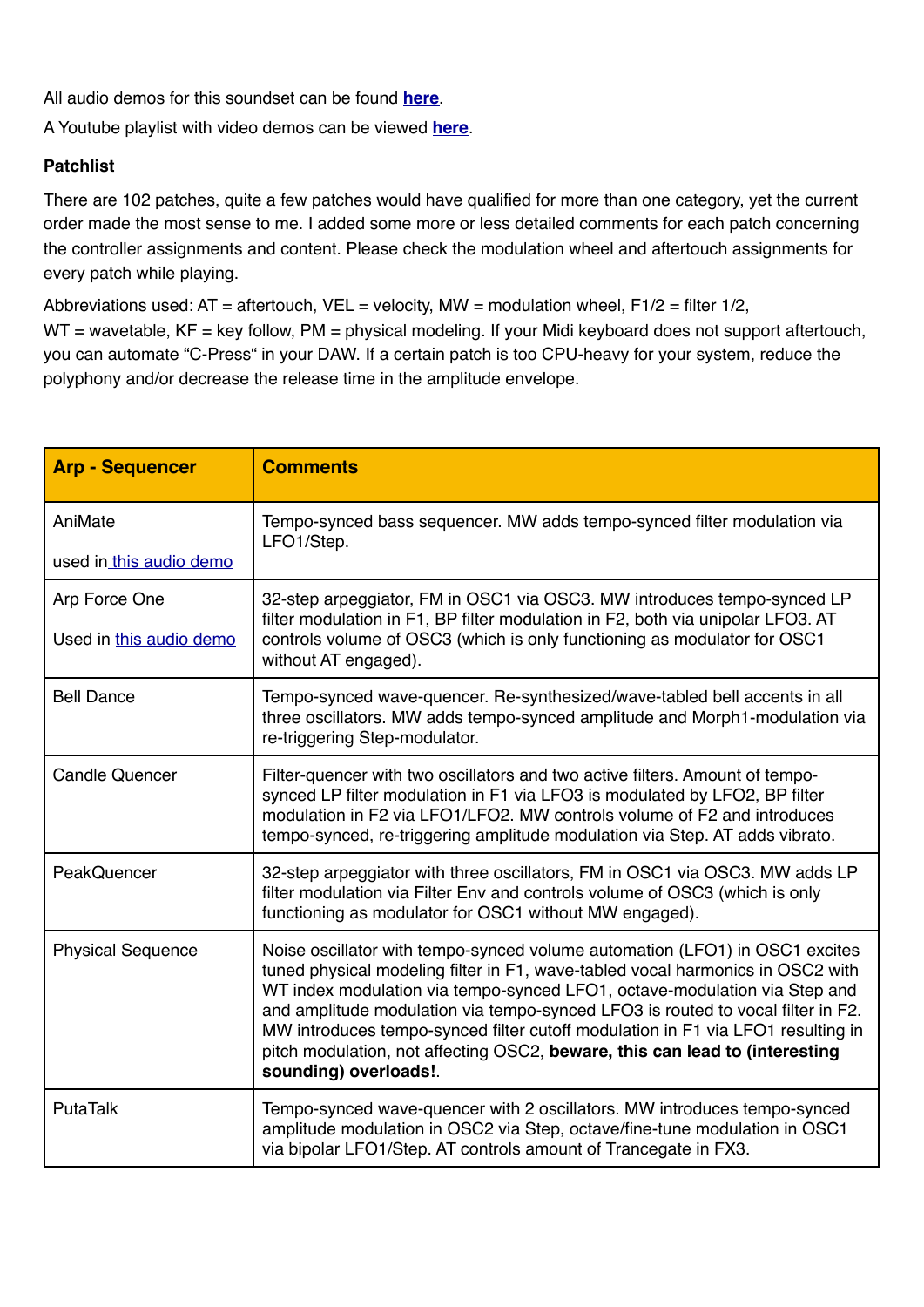| Random Double                                 | Wave-quencer with two oscillators. Tempo-synced, re-triggering, random LFO2<br>modulates Morph 2 adding chords to the root note, Step modulates volume of<br>OSC2. MW adds Warp-distortion in FX slot 2, as feedback is engaged this can<br>lead to self-resonating effects. AT engages tempo-synced, re-triggering<br>amplitude modulation via LFO3. |
|-----------------------------------------------|-------------------------------------------------------------------------------------------------------------------------------------------------------------------------------------------------------------------------------------------------------------------------------------------------------------------------------------------------------|
| <b>Triplets For The Masses</b>                | Arpeggiator, 4 beats of sixteen-notes triplets, three oscillators are active with<br>plenty of timbral modulations. MW engages filter modulation in F1 and controls<br>volume of F2 (BP filter) which only processes OSC2/3.                                                                                                                          |
| Wah Vocoder                                   | Tempo-synced filter-quencer (Triplet-based), BP filter modulation in F2 (only<br>processing OSC2) via random LF03, MW engages LP filter modulation in F1<br>(only processing OSC1) via Step and amplitude modulation in OSC2, LAO via<br>Step.                                                                                                        |
| Whats Gonna Happen<br>Used in this audio demo | 32-step arpeggiator, 2 beats per step, randomized WT-index position/detune<br>amount, amount of amplitude modulation via LFO3 is modulated by Step. MW<br>introduces tempo-synced LP filter modulation and adds flanger FX (FX slot1).                                                                                                                |
| Wipe Out                                      | Triple-based sequencer with three oscillators, MW adds tempo-synced<br>amplitude modulation in OSC3, drive-modulation in F2 via Step and increases<br>amount of gated reverb FX (slot 3). AT transposes OSC3 up a perfect fifth when<br>fully engaged.                                                                                                |

| <b>Drones -</b><br><b>Soundscapes</b>                           | <b>Comments</b>                                                                                                                                                                                                                                                                                                                                                 |
|-----------------------------------------------------------------|-----------------------------------------------------------------------------------------------------------------------------------------------------------------------------------------------------------------------------------------------------------------------------------------------------------------------------------------------------------------|
| Arabic Waterphone<br>featured in this video                     | Re-synthesized/wave-tabled water-phone texture in two oscillators. MW adds<br>tempo-synced pitch modulation via random LFO3, AT adds fast vibrato (free-<br>running LFO).                                                                                                                                                                                       |
| <b>Bell Harmonics</b>                                           | Two WTs derived from a bell texture. Notch-filter in F1 (modulated via LFO3),<br>BP Filter in F2 (modulated by free-running LFO). MW introduces tempo-synced,<br>re-triggering Morph-modulation in both oscillators via Step, AT adds vibrato.                                                                                                                  |
| <b>Bell Tower</b>                                               | Re-synthesized/wave-tabled bell accent in two oscillators. MW adds tempo-<br>synced, re-triggering pitch modulation via Step, +/- 1 octave when fully engaged,<br>and Morph-modulation in in both oscillators also via Step. AT adds vibrato and<br>increases detune amount in OSC1.                                                                            |
| <b>Bone Valley</b><br>featured in this audio<br>demo            | Trombone repetitions in two oscillators. MW introduces tempo-synced, re-<br>triggering RM LP filter modulation in F1 and increases WT-scanning speed<br>$(LFO1)$ .                                                                                                                                                                                              |
| <b>Brass Harmonics</b><br>one of three patches in<br>this video | Re-synthesized/wave-tabled trombone tones in three oscillators. MW increases<br>Morph-modulation speed (tempo-synced LFO2), speed of LFO3 which<br>modulates the notch-filter in F2 and speed in flanger FX (slot 1).                                                                                                                                           |
| Cat Woman<br>featured in this audio<br>demo                     | Granulated/wave-tabled female voice in three oscillators. Fractal filter in F1<br>processes OSC1/3, vocal filter in F2 processes OSC2. MW increases volume of<br>OSC2 and softens OSC1/2, introduces modulation of reverse reverb amount via<br>free-running LFO in FX slot 3, introduces filter modulation in F1 via LFO3 and<br>increases speed of LFO3/Step. |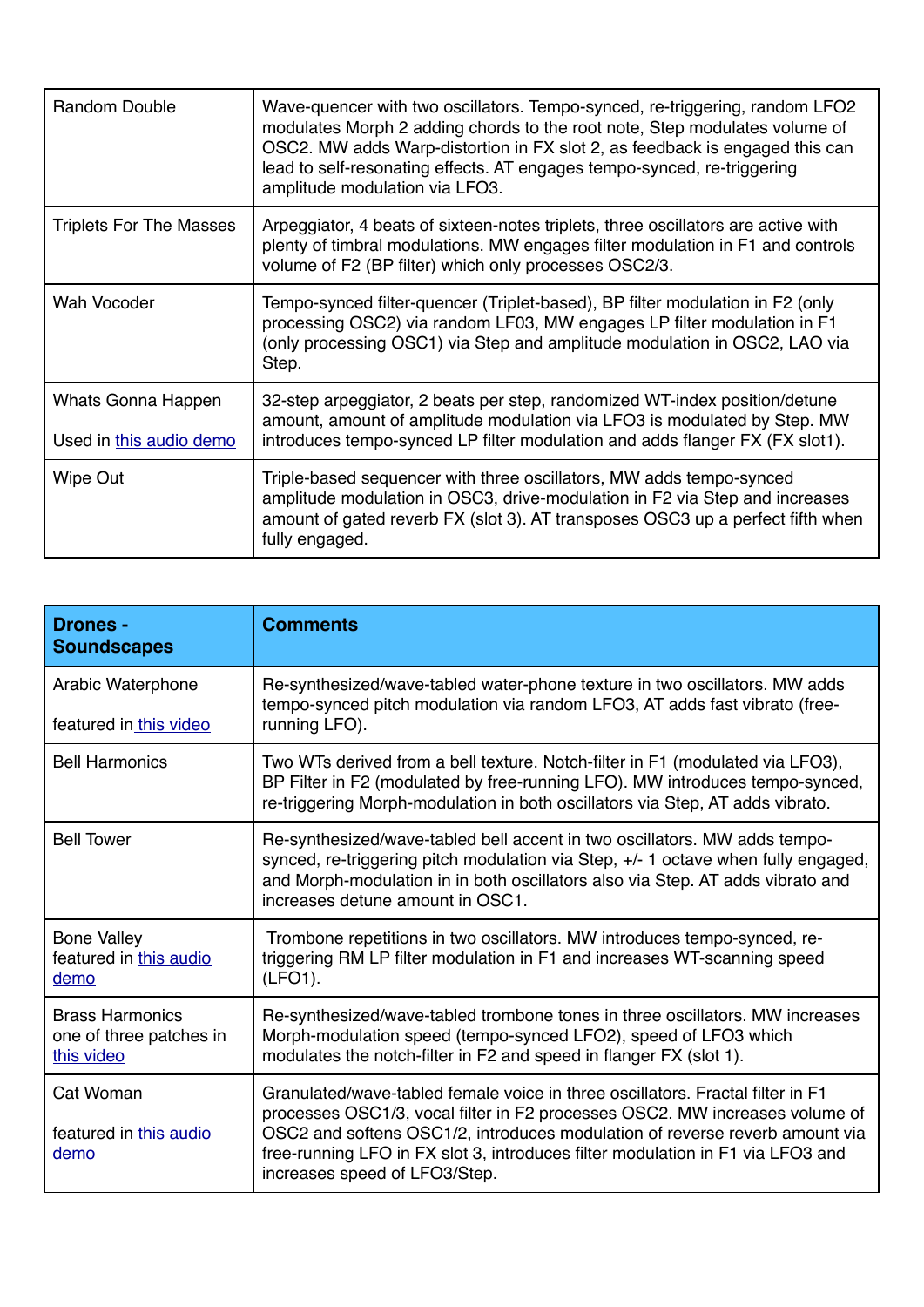| Dark Piano Drone<br>one of three patches in<br>this video        | Re-synthesized/wave-tabled piano accents in two oscillators. MW increases WT-<br>scanning speed (LFO1), decreases release time and introduces tempo-synced,<br>re-triggering filter/amplitude modulation via LFO3/Step. At adds vibrato and<br>increases detune in OSC2.                                                                                                                                                       |
|------------------------------------------------------------------|--------------------------------------------------------------------------------------------------------------------------------------------------------------------------------------------------------------------------------------------------------------------------------------------------------------------------------------------------------------------------------------------------------------------------------|
| Dr Drone<br>used in this audio demo                              | Rich animated drone sound with three oscillators. MW introduces tempo-synced,<br>re-triggering LP filter modulation via LFO3 in F1 and amplitude modulation via<br>Step. AT adds vibrato.                                                                                                                                                                                                                                      |
| <b>Erratic Peaks</b><br>used in this audio demo                  | A series of string accents, re-synthesized/wave-tabled in OSC1, WT-scanning<br>speed (LFO1) is randomized and modulated by LFO3. MW controls amount of<br>Amp Sim FX in FX slot 1, increases Reflections/reverb mix in FX slot 2/3. AT<br>increases detune and adds vibrato (free-running LFO).                                                                                                                                |
| <b>Feedback Floater</b><br>featured in this audio<br><u>demo</u> | Three re-synthesized/wave-tabled electric guitar feedback sounds layered in<br>three oscillators. MW adds tempo-synced, triplet-based amplitude modulation<br>and introduces drive modulation in F2 via LFO3. AT adds vibrato.                                                                                                                                                                                                 |
| Fluctuator                                                       | VEL decreases attack time, MW introduces LP filter modulation via LFO3 in F1,<br>decreases speed of (tempo-synced) LFO3 which modulates detune amount in<br>OSC2 and detune/Morph on OSC3. AT modulates Morph in OSC1.                                                                                                                                                                                                         |
| <b>Flute Meditation</b><br>one of three patches in<br>this video | Three re-synthesized/wave-tabled flute tones in three oscillators. MW modulates<br>Morph in OSC1/3, increases filter drive and introduces LP filter modulation in F1<br>via LFO3. AT adds vibrato.                                                                                                                                                                                                                             |
| <b>FM Flute Texture</b><br>used in this audio demo               | Three re-synthesized/wave-tabled flute tones in three oscillators. FM in OSC1<br>via OSC3, FM in OSC2 via OSC1. MW increases FM in OSC1/2 and introduces<br>LP filter modulation in F1 via free-running LFO. AT adds tempo-synced, re-<br>triggering amplitude modulation and increases chorus FX mix. Glide is activated.                                                                                                     |
| FM Inquiry                                                       | Evolving FM drone, FM in OSC1 via OSC3, MW introduces pitch modulation/<br>WT-index modulation in OSC3 (frequency-modulating OSC1) via LFO1, LP<br>cutoff modulation in F1 via tempo-synced, random LFO3, tempo-synced LP<br>modulation in F2 via Step, increases Resonator mix in FX slot 1 and increases<br>FX feedback.                                                                                                     |
| <b>Frozen Glass</b><br>used in this audio demo                   | Glassy drone sound with two oscillators and two parallel filters. MW introduces<br>tempo-synced, re-triggering pitch/LP filter modulation (F2) via LFO3 and adds<br>tempo-synced, re-triggering amplitude modulation via Step. AT adds vibrato.                                                                                                                                                                                |
| Fun Fair Drone                                                   | Strange drone texture with two oscillators, LFO2 modulates pan in both<br>oscillators. MW introduces Morph-modulation via LFO3, increases distortion in<br>FX slot 2, and adds tempo-synced, re-triggering amplitude modulation via Step.<br>AT transposes OSC1 up an octave and OSC2 down an octave when fully<br>engaged (scaled in semitones).                                                                              |
| Gongrub Atmosphere<br>featured in this audio<br>demo             | Three re-synthesized/wave-tabled gong tones (gong rubbed with rubber-ball) in<br>three oscillators. FM in OSC2 via OSC1, MW increases FM/Morph in OSC2/3<br>and adds Morph-modulation in OSC3 via LFO3 (LFO speed modulated by free-<br>running LFO). MW also controls volume of Ringmod-filter in F1, adds saturation<br>FX (slot 1) and increases WT-scanning speed (LFO1). AT increases detune in all<br>three oscillators. |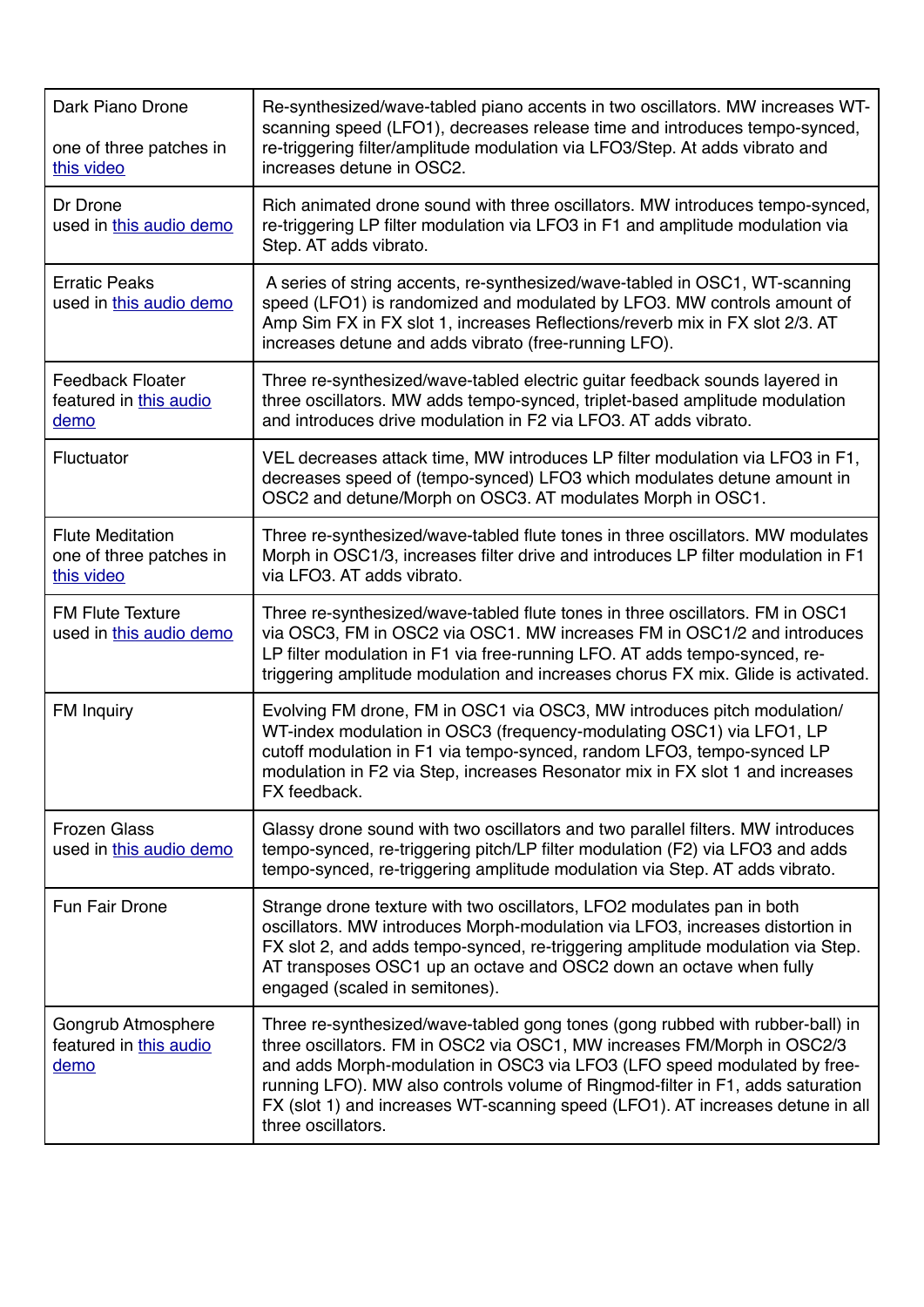| Harp Gliss FM<br>featured in this video               | Re-synthesized/wave-tabled Celtic harp glissandos in three oscillators. MW<br>increases speed of all three LFOs and introduces tempo-synced amplitude<br>modulation via Step and Morph modulation in OSC3 also via Step. AT adds<br>vibrato.                                                                                                                                                                         |
|-------------------------------------------------------|----------------------------------------------------------------------------------------------------------------------------------------------------------------------------------------------------------------------------------------------------------------------------------------------------------------------------------------------------------------------------------------------------------------------|
| Horn Frogs                                            | Granulated field recording of frogs in OSC1 (processed by tuned BP filter in F1)<br>meets wave-tabled/re-synthesized horn swell in OSC2 (processed by vowel filter<br>in F2). MW introduces filter modulation via LFO2/3 (the latter running at audio<br>rate speed) and controls distortion FX mix (slot 1), AT introduces pitch<br>modulation via LFO2.                                                            |
| Meander Me                                            | Three re-synthesized/wave-tabled electric guitar tones layered in three<br>oscillators. Physical modeling filter in F1, LP in F2. MW increases resonance in<br>both filters and introduces tempo-synced, re-triggering amplitude modulation via<br>Step-modulator.                                                                                                                                                   |
| Monster Wave                                          | Disconcerting drone texture with two oscillators, microtonal tuning (1 octave on<br>the keyboard = 3 semitones). MW adds distortion (filter drive in $F1$ -> Rectify),<br>adds flanger FX (slot 1), reduces reverb amount (slot 2) and cuts high<br>frequencies (EQ High). AT increases speed in LFO1/3 (check matrix for<br>modulation targets).                                                                    |
| <b>Mountain Pulse</b><br>used in this audio demo      | Animated drone texture with two oscillators and two parallel filters. VEL<br>decreases attack time, MW introduces LP Fractal filter modulation in F1 via<br>LFO2/3, tempo-synced and re-triggering amplitude modulation via Step<br>(assigned to volume in F2).                                                                                                                                                      |
| <b>Nervous Alien Drone</b>                            | Swirling drone with two oscillators, OSC2 playing a perfect fifth interval. AT<br>increases speed of LFO2 modulating Morph in OSC1. MW introduces LP filter<br>modulation in F1 (free-running LFO) and tempo-synced modulation of the vowel<br>filter in F2 via LFO3 (cutoff) and Step (resonance) - with MW down F2 is<br>inaudible.                                                                                |
| <b>Orbital Drone</b>                                  | MW engages speed modulation via white noise in LFO1 (modulating WT-index<br>in both oscillators), Ringmod LP filter modulation in F1 via tempo-synced,<br>random LFO3, increases flanger FX speed (FX slot 1) and controls volume of<br>the modulated HP filter in F2. AT adds fast vibrato and increases detune.                                                                                                    |
| <b>Physical Drone</b>                                 | Tuned physical modeling filter in F1 excited by white noise in OSC1 routed<br>through LP filter in F2, OSC2 adds a wavetable derived from an electronic<br>sound, Morph-modulation via keys follow and LFO2. AT adds vibrato (assigned<br>to filter cutoff in F1, fine-tune in OSC2), MW adds tempo-synced filter/amplitude<br>modulation via Step.                                                                  |
| <b>Pulsating Harmonics</b><br>used in this audio demo | Two wave-tabled male vocal tones (overtone singing) in two oscillators<br>processed by two parallel filters (OSC2 routed also to F2), OSC2 using isolated<br>harmonics without the root note, WT-index modulation via tempo-synced Step<br>and LFO1. MW engages Morph-modulation in OSC2 (FM Sine 2x) via tempo-<br>synced, re-triggering LFO3 and adds BP filter modulation in F2 via Step. AT<br>increases detune. |
| <b>Scraping Drone</b><br>used in this audio demo      | Re-synthesized/wave-tabled scraped guitar strings in two oscillators. FM in<br>OSC2 via OSC1. AT increases WT scanning speed (LFO1), MW increases<br>detune, adds Morph modulation in OSC1 and LP filter modulation in F1 via<br>tempo-synced, re-triggering LFO3.                                                                                                                                                   |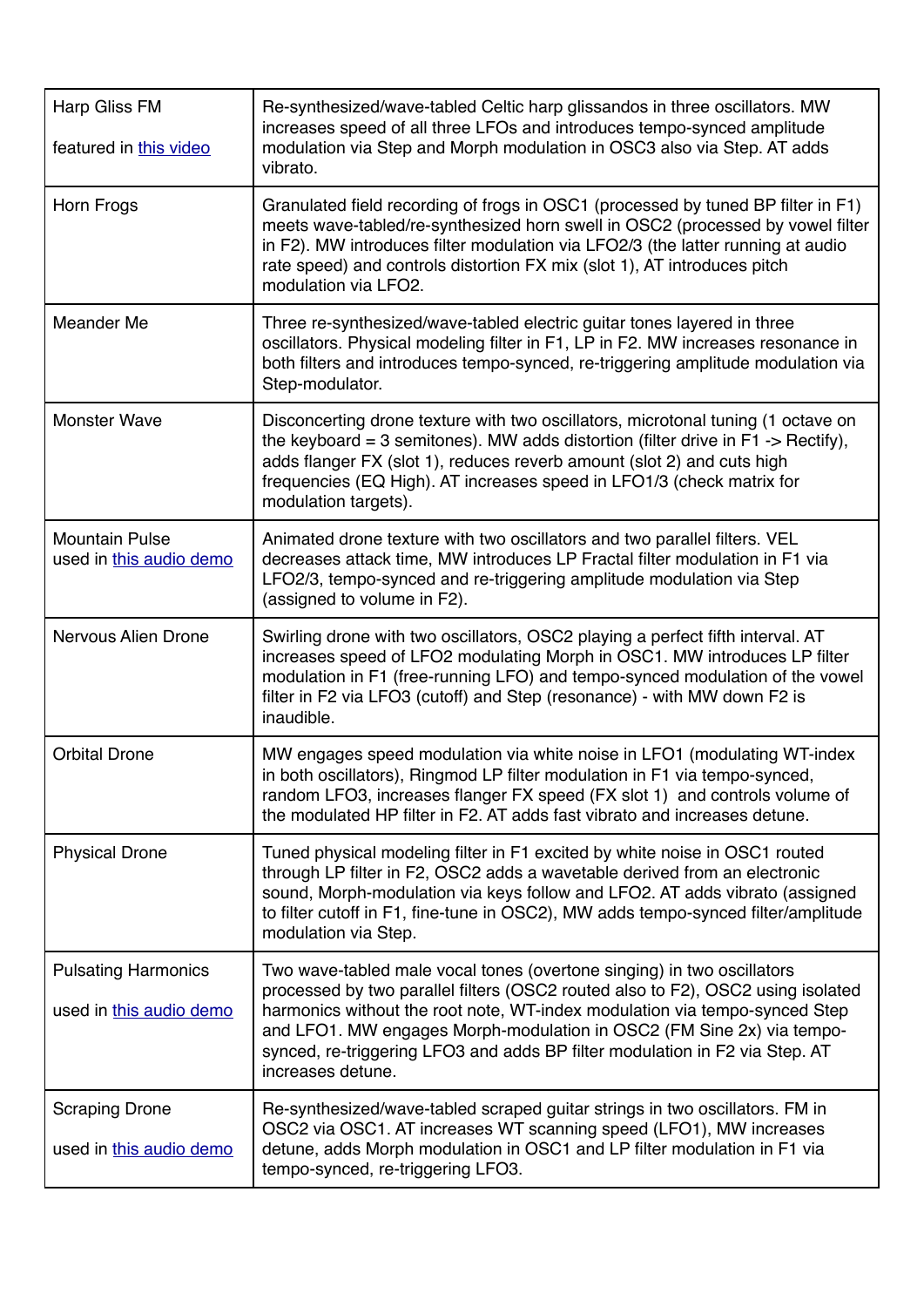| <b>Slomo Tables</b>                               | Morph modulation in all three oscillators via tempo-synced, re-triggering, random<br>LFO2. AT increases detune, MW adds tempo-synced, re-triggering amplitude/<br>pitch/Morph 3-modulation via Step.                                                                                                                                                                                                                  |
|---------------------------------------------------|-----------------------------------------------------------------------------------------------------------------------------------------------------------------------------------------------------------------------------------------------------------------------------------------------------------------------------------------------------------------------------------------------------------------------|
| Space Rider<br>used in this audio demo            | Two digital wavetables in OSC1/2 processed by two parallel filters (LP/Peak),<br>Morph-modulation via tempo-synced LFO3, MW adds tempo-synced amplitude<br>modulation (via STEP) and controls amount of phaser FX (and increases delay<br>mix level). AT increases detune in OSC1 and adds vibrato in OSC2.                                                                                                           |
| <b>Steel Stab</b>                                 | Re-synthesized/wave-tabled metallic accent in OSC1, single cycle waveform in<br>OSC2. AUX ENV1 modulates WT-index/Morph/Detune, Filter Env modulates F1<br>cutoff, Aux Env2 modulates various things in OSC2 (slow fade in amongst other<br>things). VEL increases Aux Env/Filter Env decay time, amount of morph<br>modulation. MW introduces tempo-synced, re-triggering filter/amplitude<br>modulation via LFO1-3. |
| <b>Symmetrical World</b>                          | WT-index modulation in all three oscillators via tempo-synced, re-triggering<br>LFO1 (16 beats). MW introduces tempo-synced, re-triggering LP filter<br>modulation via LFO3/Step, AT adds vibrato.                                                                                                                                                                                                                    |
| Triumvirat<br>used in this audio demo             | WT with three combined SCs, playing forward (backward in OSC1 the opposite<br>direction in OSC2, routed through two parallel filters (LP/BP). MW introduces<br>stereo width modulation in FX slot 1 and adds pitch modulation via Step (speed<br>modulated via LFO2). AT adds vibrato.                                                                                                                                |
| <b>Vertical String</b><br>used in this audio demo | Evolving drone-pad with two oscillators. MW adds tempo-synced, re-triggering<br>LP filter and Morph modulation via Step, adds distortion (filter drive) and flanger<br>FX (slot 1), AT adds vibrato.                                                                                                                                                                                                                  |
| <b>Waterbell Desaster</b>                         | Time-stretched water-bell texture in OSC1, additive re-synthesis of another<br>water-bell sound in OSC2, both oscillators are set to microtonal tuning (minor<br>third per octave on the keyboard), OSC1 is frequency modulation OSC2. AT<br>modulates pitch of OSC1 (downwards), MW introduces pitch modulation in<br>OSC2 (via LFO3, speed modulated by LFO1).                                                      |
| Waterfall<br>featured in<br>this audio demo       | VEL increases speed of LFO1 which modulates WT scanning speed in OSC1,<br>decay speed of AUX ENV which modulates vol of OSC2 and amount of detune<br>modulation in OSC1 via LFO2. MW adds tempo-synced filter and amplitude<br>modulation (affecting only OSC1) and increases volume of OSC2, also<br>increases feedback time in delay FX (slot1).                                                                    |
| <b>Wonder Synth</b><br>used in this audio demo    | Drone-pad with three oscillators, VEL decreases attack time, AT increases<br>detune, MW introduces tempo-synced, re-triggering LP filter modulation in F2<br>via Step, amplitude modulation via LFO3 (also modulating resonance in F2).                                                                                                                                                                               |

| <b>Instruments - Synths</b> | Comments                                                                                                                                                                                                                                                                                                                                        |
|-----------------------------|-------------------------------------------------------------------------------------------------------------------------------------------------------------------------------------------------------------------------------------------------------------------------------------------------------------------------------------------------|
| <b>Bee Stack</b>            | Stabby synth sound derived from a re-synthesized female vocal tone. VEL<br>increases LP cutoff, modulates amount of Morph/detune-modulation via Aux<br>Env1 and increases decay time in Aux Env1. AT modulates Morph (FM Sine).<br>MW increases detune and controls amount of flanger FX (slot 1, feedback<br>modulation via free-running LFO). |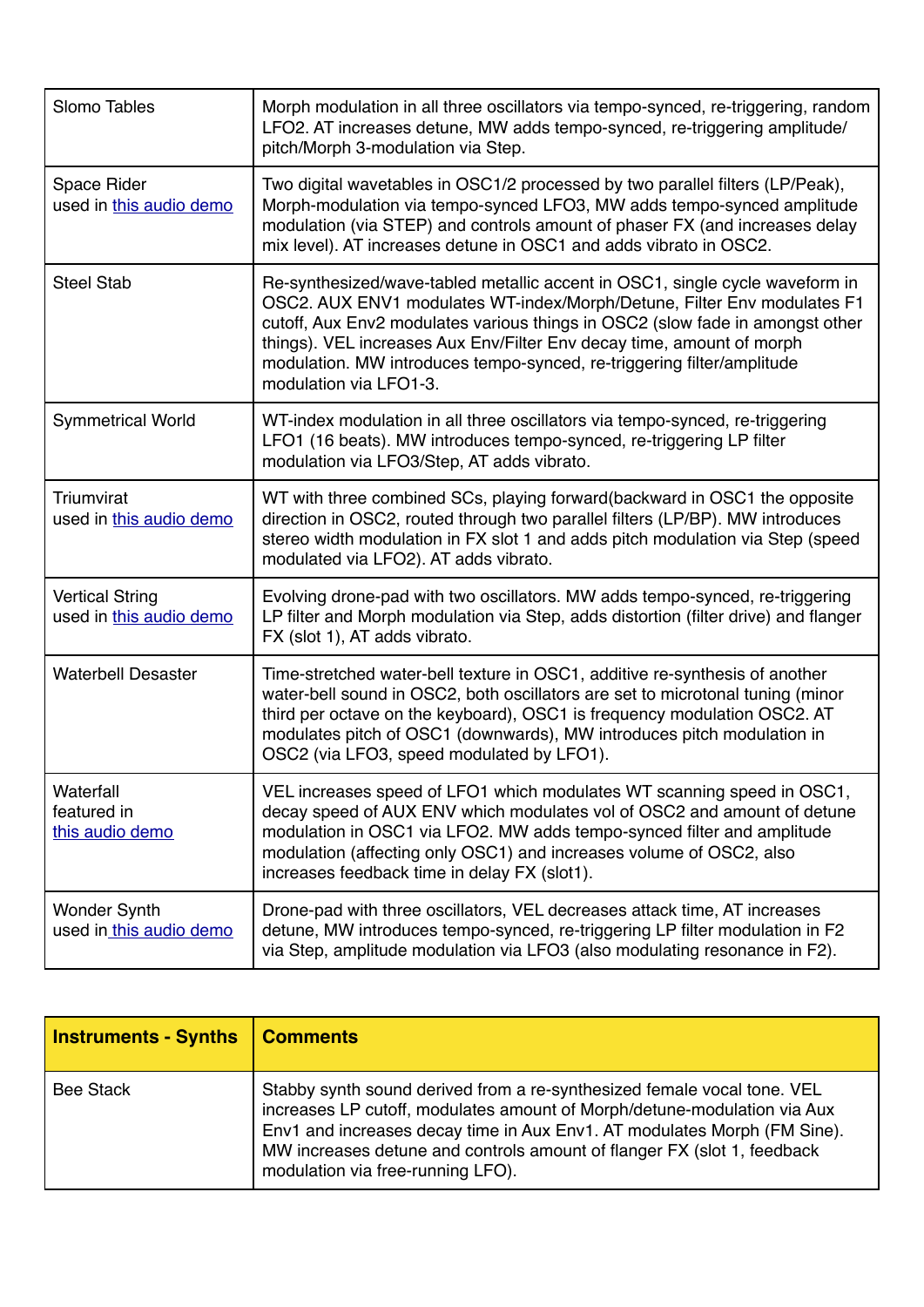| Cellato<br>featured in this audio<br>demo                       | Re-synthesized cello in two oscillators, the second oscillator is looping the<br>wavetable backward/forward and has overtone modulation applied (Morph).<br>Aftertouch adds vibrato/increases detune, modulation wheel introduces tremolo<br>FX (slot 1) with speed modulation via the step modulator.                                                                                                                                                |
|-----------------------------------------------------------------|-------------------------------------------------------------------------------------------------------------------------------------------------------------------------------------------------------------------------------------------------------------------------------------------------------------------------------------------------------------------------------------------------------------------------------------------------------|
| Cello Portato Convertible                                       | Re-synthesized cello potato, WT index modulated via AUX1 ENV, VEL<br>modulates envelope decay speed (higher values->faster decay), LP cutoff and<br>other things. MW converts the sound into a smooth pad with PW and filter<br>modulation. AT adds vibrato.                                                                                                                                                                                          |
| Cembalo Wannabe                                                 | Re-synthesized/wave-tabled psaltery strings in three oscillators, panned across<br>the stereo spectrum. VEL increases WT-scanning speed (LFO1), MW engages<br>LP filter modulation via Filter Env. With MW engaged VEL also modulates decay<br>time/sustain level in the filter- and amplitude envelope. MW also adds delay FX<br>(slot 2) and increases reverb size/swirl amount.                                                                    |
| <b>Clarinet Synth</b>                                           | Re-synthesized/wave-tabled bass clarinet tones in two oscillators. MW<br>introduces tempo-synced, re-triggering filter modulation in both filters (LP/Peak).                                                                                                                                                                                                                                                                                          |
| <b>Flute Child</b>                                              | Re-synthesized/wave-tabled flute sustain in two oscillators. MW introduces<br>Morph-modulation via LFO2 (increase modulation speed with AT) and filter<br>modulation in F1/2 via Step/free-running LFO.                                                                                                                                                                                                                                               |
| <b>Lush Sizzle</b>                                              | Sizzling guitar strings re-synthesized in two oscillators routed through two<br>parallel filters (LP/PM). VEL increases decay time, KF modulates Formant Cross<br>in OSC2. MW engages tempo-synced, re-triggering filter modulation via LFO3<br>and tempo-synced, re-triggering amplitude modulation via Step.                                                                                                                                        |
| <b>Pencil String Additive</b><br>featured in this audio<br>demo | Additive re-synthesis of a series of notes played on a piano string with a pencil,<br>both oscillators use the different segments of the same wavetable with different<br>morphing types. MW controls wave-shaper distortion mix (slot 1), increases<br>flanger mix (slot 2) and amount of FX feedback                                                                                                                                                |
| <b>Physical Hybrid</b>                                          | Tuned physical modeling filters in F1/2 (flute/guitar) excited by tuned noise in<br>OSC1. VEL increases decay time/decreases attack time in Aux Env 1/2<br>(modulating volume/filter drive), MW totally converts the patch from a percussive<br>pluck into a sustained, noisy drone sound and increases flanger/reverb FX mix.                                                                                                                        |
| <b>Pizz Layers</b><br>featured in this video                    | Re-synthesized/wave-tabled cello pizzicato textures and single accents in three<br>oscillators. VEL modulates detune modulation in OSC3 via Aux Env1, MW<br>engages modulation in the phaser filter in F1 (via LFO3), engages speed<br>modulation of LFO1 (modulating WT-index) via LFO3 and introduces Morph-<br>modulation via LFO2/3.                                                                                                              |
| <b>Rich Trombone Pad</b>                                        | Re-synthesized/wave-tabled trombone in two oscillators routed through two<br>parallel filters (LP/BP), KF modulates Morph in OSC2 (Formant Cross).<br>VEL modulates amount of Morph modulation in OSC2 via Aux Env1 and amount<br>of BP filter modulation in F2 via Aux Env1. AT adds vibrato. MW modulates<br>Morph in both oscillators, controls amount of Phaser FX (slot1), increases<br>unison FX mix in slot2 and increases filter drive in F2. |
| Sax Ostinato                                                    | Re-synthesized/wave-tabled saxophone tones in two oscillators. MW adds<br>tempo-synced, re-triggering amplitude/Morph modulation in OSC1 via LFO3,<br>tempo-synced, re-triggering amplitude in OSC2 via Step, pan modulation in<br>OSC2 via LFO2 (per note played) and HP filter modulation via LFO2/3.                                                                                                                                               |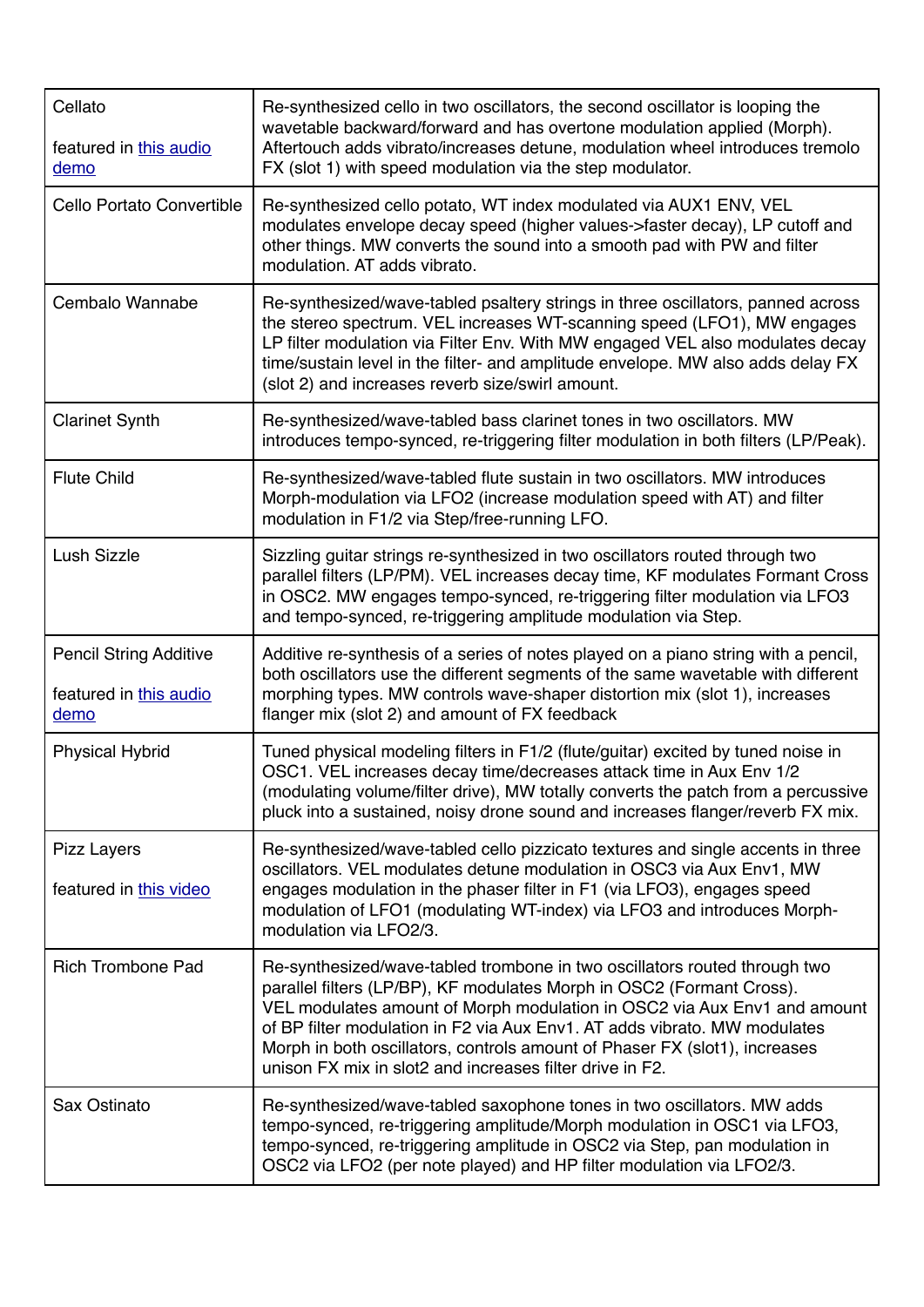| <b>Sax Trill Scape</b><br>featured in this audio<br>demo                          | Re-synthesized/wave-tabled soprano saxophone trills in three oscillators routed<br>through two parallel filters (Phaser/HP). AT increases detune in OSC1/3, MW<br>controls volume of OSC2, slows down WT scanning speed (LFO1) and<br>increases reverb decay time/mix (slot 2).                                                                                                                                                                                                        |
|-----------------------------------------------------------------------------------|----------------------------------------------------------------------------------------------------------------------------------------------------------------------------------------------------------------------------------------------------------------------------------------------------------------------------------------------------------------------------------------------------------------------------------------------------------------------------------------|
| <b>String Meets String</b><br>featured in this video                              | Re-synthesized/wave-tabled guitar chord (acoustic guitar) in OSC1 routed<br>through a tuned PM filter (guitar) in F1, re-synthesized/wave-tabled guitar<br>repetitions (on the same pitch) in OSC2 routed to HP filter in F2. MW adds<br>tempo-synced cutoff modulation via Step in F1 (resulting in pitch modulation)<br>and amplitude modulation in F2 (also via Step). AT adds vibrato (not affecting<br>the tuned PM filter). PB also transposes the tuned PM filter up an octave. |
| <b>Trombone Plunger</b>                                                           | Re-synthesized/wave-tabled trombone tones (played with a plunger mute) in two<br>oscillators, each one routed to it's dedicated filter. LFO1(modulating WT index) is<br>running in envelope mode so the WTs don't loop. MW decreases speed of<br>LFO1, so that the decay of the sounds lasts much longer. MW also adds tempo-<br>synced, re-triggering amplitude/pan modulation (LFO3/Step, filter modulation via<br>LFO1 and increases release time.                                  |
| Trombone Synth                                                                    | Re-synthesized/wave-tabled trombone sustain. Aux Env1/LFO1 modulate WT<br>index in OSC1, MW introduces tempo-synced, re-triggering amplitude/Morph<br>modulation via LFO3 and controls volume of OSC2 (Morph modulation via<br>LFO <sub>2</sub> ).                                                                                                                                                                                                                                     |
| <b>Violin Layers</b>                                                              | Re-synthesized/wave-tabled violin tones in two oscillators routed through two<br>parallel filters (LP/BP). VEL modulates amount of Morph modulation via LFO2<br>and LP cutoff in F1, VEL also modulates amount of speed modulation in LFO2<br>via LFO3. MW introduces filter modulation in both filters, (opposite polarities).<br>Glide is activated.                                                                                                                                 |
| <b>Wahwah Bone</b>                                                                | Re-synthesized/wave-tabled trombone tones (played with a wahwah mute) in<br>two oscillators, each one routed to it's dedicated filter, amount of Morph-<br>modulation in OSC2 via Step is modulated by LFO2. AT increases Morph and<br>adds vibrato, MW adds tempo-synced, re-triggering LP filter modulation via Step<br>(cutoff) and LFO (resonance).                                                                                                                                |
| <b>Wonder Sax</b><br>featured in this video                                       | Re-synthesized/wave-tabled soprano sax arpeggios in three oscillators. MW<br>introduces re-triggering LP filter modulation via random LFO2 (cutoff) and LFO1<br>(resonance), increases filter drive, adds flanger FX (slot 1) and adds fine-tune<br>modulation in OSC2 via Pink Noise.                                                                                                                                                                                                 |
| <b>Wrench Strings</b><br>featured in this audio<br>demo<br>featured in this video | Re-synthesized/wave-tabled acoustic guitar texture/accent (played with a<br>wrench) in three oscillators. Aux Env1 modulates numerous parameters (check<br>matrix), VEL modulates amount of Morph-modulation in OSC3/filter drive<br>modulation via Aux Env1. MW introduces tempo-synced, re-triggering LP filter<br>modulation via Step and modifies various ensemble FX parameters in slot1. AT<br>adds vibrato and increases detune in OSC1.                                        |

| Pads | <b>Comments</b> |
|------|-----------------|
|      |                 |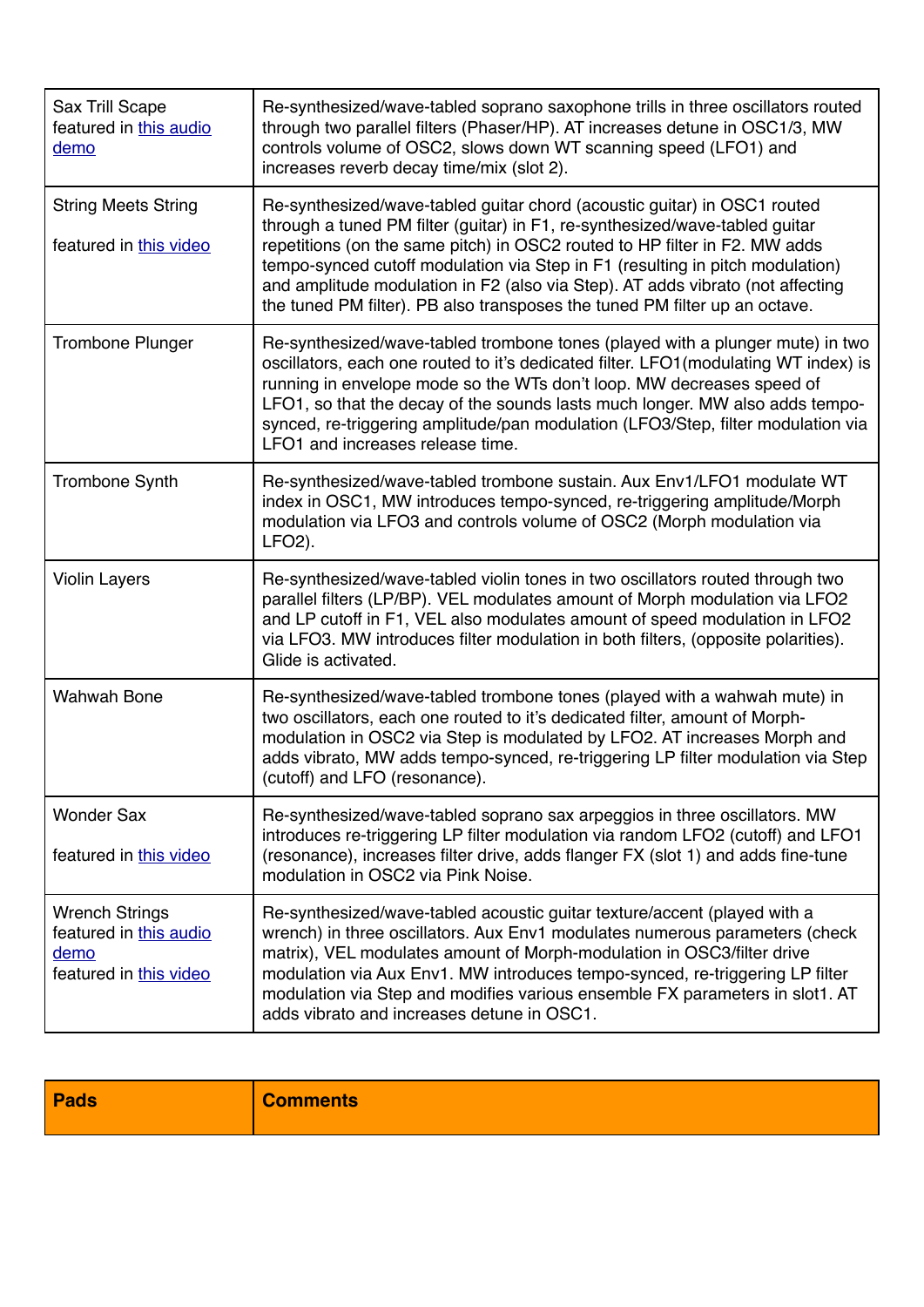| Alto Sax Plane<br>featured in this audio<br>demo                           | Re-synthesized/wave-tabled alto sax swells in three oscillators routed through<br>two parallel filters (Notch/LP). MW adds chorus FX mix modulation via free-<br>running LFO (slot 1), increases delay FX feedback/reverb mix (slot 2/3) and<br>introduces re-triggering octave modulation via Step, Step speed being<br>modulated by LFO2. AT adds vibrato.                                       |
|----------------------------------------------------------------------------|----------------------------------------------------------------------------------------------------------------------------------------------------------------------------------------------------------------------------------------------------------------------------------------------------------------------------------------------------------------------------------------------------|
| <b>Elevation Pad</b><br>used in this audio demo                            | Glistening pad with two oscillators and two parallel filters (LO/Phaser). AT adds<br>vibrato, MW introduces tempo-synced, re-triggering filter/amplitude modulation<br>via LFO3/Step.                                                                                                                                                                                                              |
| <b>Flautato Pad</b>                                                        | Re-synthesized/wave-tabled violin flautato tone in two oscillators routed through<br>LP/Comb filter. AT adds vibrato and increases detune in OSC2, MW introduces<br>tempo-synced, re-triggering amplitude/pitch modulation via Step.                                                                                                                                                               |
| <b>Flutified Pad</b>                                                       | Re-synthesized/wave-tabled bass-flute swell in two oscillators. VEL decreases<br>attack time and shifts WT index in OSC1, AT adds vibrato and tempo-synced, re-<br>triggering amplitude modulation (triplets). MW introduces tempo-synced, re-<br>triggering Morph-modulation in OSC2 and LP filter modulation in F1.                                                                              |
| Hypno Organ<br>used in this audio demo                                     | MW increases WT-scanning speed (LFO1), increases Rotary FX speed (slot 1)<br>and introduces re-triggering Morph-modulation in OSC2 via LFO2 (speed<br>modulated by re-triggering LFO3). AT increases detune.                                                                                                                                                                                       |
| Jumping Saws Pad                                                           | Dynamic pad with two oscillators, Morph/detune modulation via LFO2/3 in<br>opposite directions. MW adds tempo-synced, re-triggering LP filter modulation<br>via Step (cutoff) and LFO2 (resonance), filter is also modulated by free-running<br>LFO.                                                                                                                                               |
| <b>Lighter Pad</b><br>used in this audio demo                              | Smooth and silky pad with two oscillators routed through two serial filters<br>(Notch/LP). VEL decreases attack time, AT increases detune. MW introduces<br>tempo-synced, re-triggering amplitude/LP filter modulation (F2) via Step and<br>increases delay FX mix (slot 1).                                                                                                                       |
| Lush Plane                                                                 | Slowly evolving pad with two oscillators. VEL decreases attack time, MW<br>introduces tempo-synced, re-triggering amplitude/LP filter modulation via LFO3<br>and Step                                                                                                                                                                                                                              |
| <b>Monumental Sax</b><br>used in this audio demo<br>featured in this video | Two re-synthesized/wave-tabled saxophone tones in two oscillators with FM in<br>OSC1 via OSC1. KF and LFO2 modulate Morph (Formant Cross) in OSC1.<br>VEL decreases attack time, MW introduces tempo-synced, re-triggering<br>amplitude/LP filter modulation via Step and HP filter modulation in F2 via LFO2.<br>AT adds vibrato, increases WT-scanning speed (LFO1) and increases<br>FM in OSC2. |
| Moonshine Vox Pad<br>used in this audio demo                               | Two re-synthesized/wave-tabled female vocal tones layered in two oscillators,<br>each oscillator has it's dedicated filter (LP ind F1, BP in F2). MW introduces<br>tempo-synced amplitude modulation (via Step), FM modulation via LFO2 in<br>OSC1 and FM in OSC2 via OSC1. AT adds vibrato.                                                                                                       |
| Organic Brass Pad                                                          | Re-synthesized/wave-tabled trombone swells in two oscillators routed through<br>two serial filters, AT adds vibrato. MW introduces fast LP filter modulation in F1<br>via Step (Step speed modulated by LFO2) and HP filter modulation in F2 via<br>LFO <sub>3</sub> .                                                                                                                             |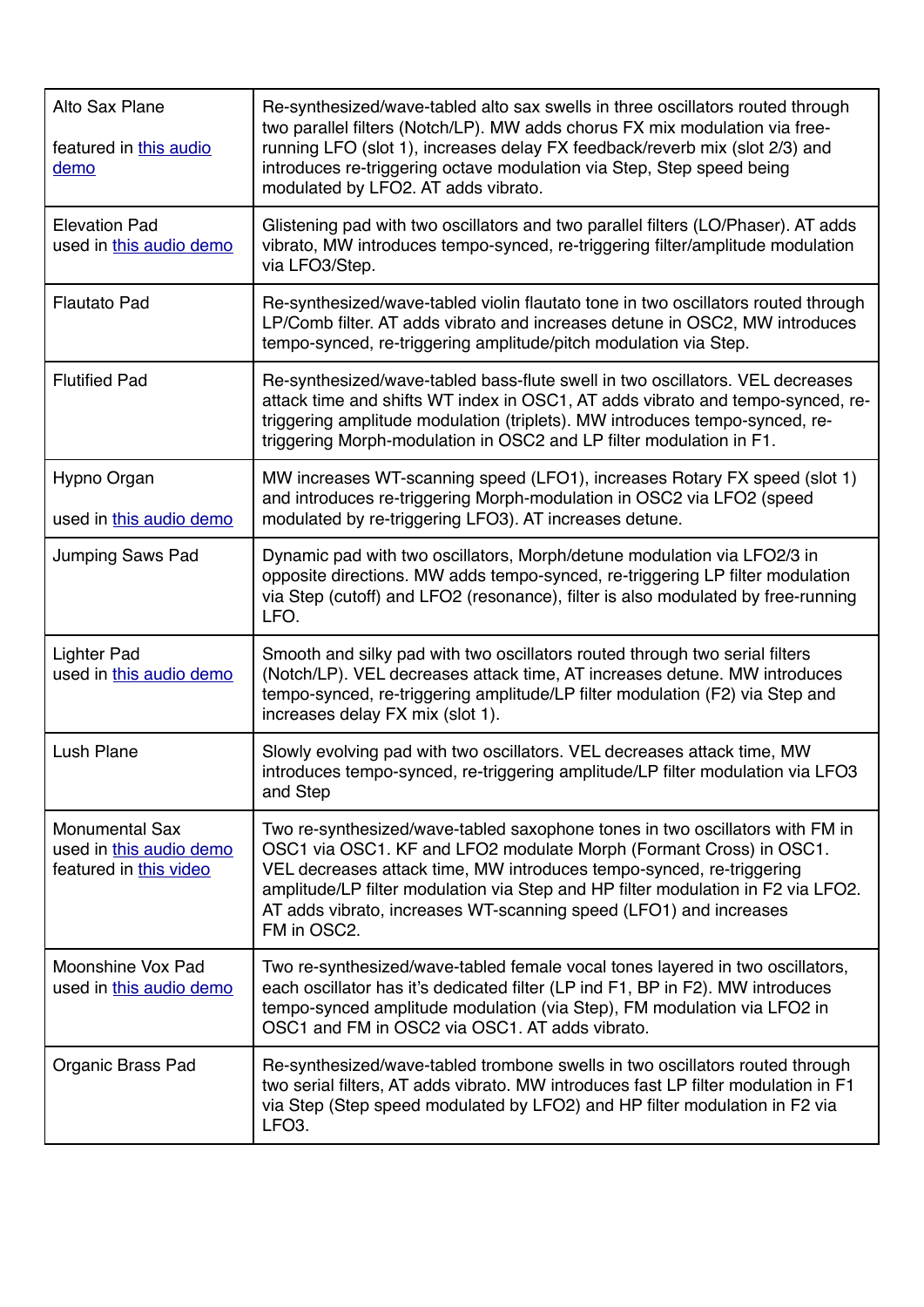| <b>Tenor Pad</b>                    | Re-synthesized/wave-tabled tenor sax tones in two oscillators. MW decreases<br>Morph in OSC2, increases volume of OSC2, introduces LP filter modulation via<br>LFO3 (cutoff and resonance), adds filter drive and increases ensemble<br>FX mix (slot1). AT adds (more) vibrato. |
|-------------------------------------|---------------------------------------------------------------------------------------------------------------------------------------------------------------------------------------------------------------------------------------------------------------------------------|
| Vocal Pad<br>featured in this video | My first Icarus patch - re-synthesized/wave-tabled vocal tone in OSC1, SC<br>extracted from a vocal tone in OSC2, MW controls volume of OSC2 and adds<br>LP filter modulation via LFO3 (Step modulating LFO speed). VEL decreases<br>attack time, AT adds vibrato.              |
| <b>Water Pad</b>                    | Sweeping/slowly evolving pad with two oscillators, MW introduces tempo-<br>synced, re-triggering amplitude/filter/detune modulation via Step and increases<br>flanger FX mix (slot 3). AT increases detune in OSC2.                                                             |

| <b>Plucks - Bells</b>                                                      | <b>Comments</b>                                                                                                                                                                                                                                                                                                                                                                              |
|----------------------------------------------------------------------------|----------------------------------------------------------------------------------------------------------------------------------------------------------------------------------------------------------------------------------------------------------------------------------------------------------------------------------------------------------------------------------------------|
| <b>Charity Pluck</b><br>featured in this video                             | Two re-synthesized/wave-tabled plucked string sounds in two oscillators, WT-<br>index modulation via Aux Env1. VEL modulates amount of detune and Morph<br>(OSC2). MW converts the sound into a swelling pad as it increases attack/decay<br>time and sustain level in the volume envelope, decay time in Aux Env1 and adds<br>re-triggering LP filter modulation via LFO1. AT adds vibrato. |
| Dream Harp<br>used in this audio demo                                      | Two re-synthesized/wave-tabled Celtic harp tones layered into oscillators. VEL<br>controls amount of detune modulation in OSC2 via Aux1 Env (which also<br>modulates WT index) and amount of PhaseDist Morph in OSC2. MW introduces<br>comb-filter modulation in F1 via free running LFO and Random+, it also<br>increases amount of ensemble FX.                                            |
| <b>Music Box Pluck</b><br>used in this audio demo                          | Two re-synthesized/wave-tabled music box accents in two oscillators, WT-index<br>modulation via Aux Env1, volume modulation of OSC2 via Aux Env2. VEL<br>modulates detune in OSC1, Morph (FM) in OSC2 and LP cutoff.<br>MW modulates Morph in OSC1.                                                                                                                                          |
| Music Box Trio<br>featured in this audio<br>demo                           | Three re-synthesized/wave-tabled music box sounds in three oscillators. AT<br>adds pitch modulation via pink noise, MW modulates Morph in OSC2/3, adds<br>MB Degrader FX (slot2) and increases volume of OSC1/2.                                                                                                                                                                             |
| <b>Pluck And Roar</b><br>used in this audio demo<br>featured in this video | Plucked harp in OSC2 (WT-index modulation via Aux Env1) meets synth drone<br>in OSC1. VEL increases decay time in Aux Env1 and amount of volume<br>modulation in OSC1 via Aux Env1. MW modulates Morph in OSC2 (FM Sine)<br>and introduces tempo-synced, re-triggering Morph modulation in OSC1 via<br>LFO <sub>3</sub> .                                                                    |
| Royal                                                                      | Three re-synthesized/wave-tabled bell accents in three oscillators, F1 (LP)<br>processes OSC1/2, F2 (HP) processes OSC3. VEL modulates amount of<br>Morph-modulation in OSC3 via Aux Env1, AT adds vibrato. MW introduces<br>tempo-synced, re-triggering LP filter modulation via Step (cutoff) and LFO2<br>(resonance).                                                                     |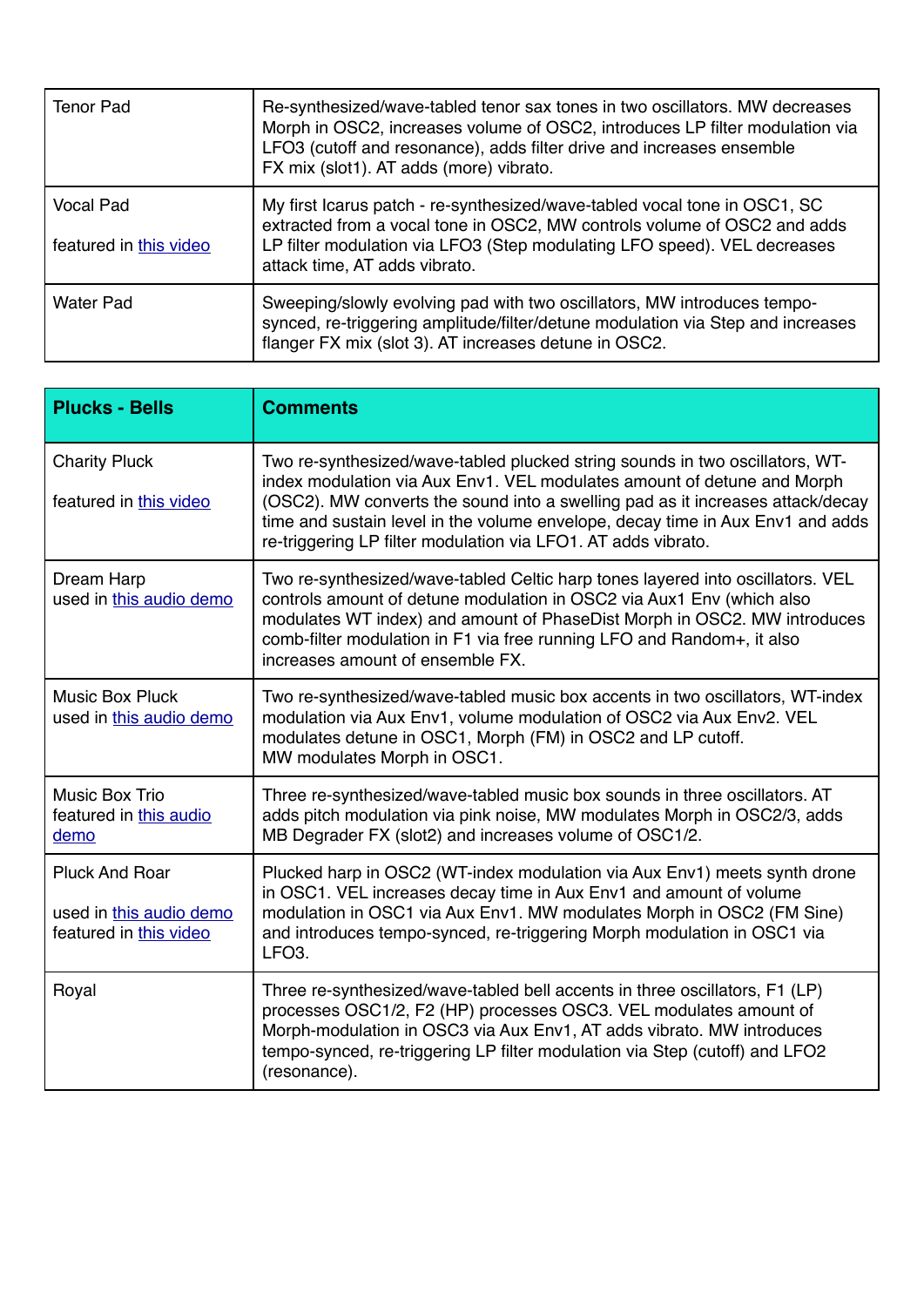| Singing Bowl Dream<br>used in this audio demo | Three re-synthesized/wave-tabled singing bowl accents in three oscillators, WT<br>index modulation via tempo-synced, re-triggering LFO1 so the accents loop<br>every 16 beats. Amount of Morph modulation in OSC3 via LFO2 is modulated by<br>LFO3, LFO2 also modulates BP in F2. MW introduces Notch-filter modulation in<br>F1 via free-running LFO, increases filter drive in F2 and introduces tempo-<br>synced, re-triggering amplitude modulation via Step. AT adds pitch modulation<br>via Pink Noise. |
|-----------------------------------------------|---------------------------------------------------------------------------------------------------------------------------------------------------------------------------------------------------------------------------------------------------------------------------------------------------------------------------------------------------------------------------------------------------------------------------------------------------------------------------------------------------------------|
|                                               |                                                                                                                                                                                                                                                                                                                                                                                                                                                                                                               |

| <b>Vocal</b>                                                        | <b>Comments</b>                                                                                                                                                                                                                                                                                                                                                                                       |
|---------------------------------------------------------------------|-------------------------------------------------------------------------------------------------------------------------------------------------------------------------------------------------------------------------------------------------------------------------------------------------------------------------------------------------------------------------------------------------------|
| Abraxa Vocoder<br>used in this audio demo<br>featured in this video | Male speech vocoder, MW introduces LP filter modulation (F1) via random<br>LFO3, adds fast vibrato in OSC2 and controls the volume of the vowel filter in<br>F2. AT decreases speed in LFO1 which modulates WT index in both oscillators.                                                                                                                                                             |
| Alaska Vocoder<br>used in this audio demo                           | Male speech vocoder, MW controls volume of OSC2 (tuned up an octave,<br>Morph-modulation via tempo-synced LFO3) and introduces tempo-synced<br>octave modulation in both oscillators via Step-modulator. AT adds vibrato.                                                                                                                                                                             |
| <b>Delicate Harmonics</b><br>used in this audio demo                | Derived from re-synthesized overtone singing. MW introduces fast amplitude<br>modulation via free-running LFO, LP/BP filter cutoff modulation in F2 via free-<br>running LFOs and Step (with MW down F2 is inaudible).                                                                                                                                                                                |
| Good Mouth                                                          | Two vocal tones in two oscillators tuned in octaves, each one routed to it's<br>dedicated LP filter, cutoff modulation via free-running LFO with opposite<br>polarities. MW slows down LFO1 (modulating WT index), introduces tempo-<br>synced, re-triggering pitch modulation via Step (+1 octave when fully engaged),<br>adds filter drive and increases delay FX mix (slot2). AT increases detune. |
| Male Vocal Pad                                                      | Re-synthesized/wave-tabled male vocal tone in two oscillators, filter envelope<br>modulates LP cutoff. MW introduces tempo-synced, re-triggering Morph-<br>modulation via LFO2, amplitude modulation via Step and LP cutoff modulation<br>via LFO1. AT introduces detune modulation via free-running LFOs.                                                                                            |
| Space Choir<br>used in this audio demo                              | Two re-synthesized/wave-tabled choir tones in two oscillators, each one routed<br>to it's dedicated filter. MW introduces tempo-synced, re-triggering amplitude/filter<br>modulation via Step.                                                                                                                                                                                                        |
| <b>Vocal Delusion</b>                                               | Vocodered speech in OSC meets digital drone derived from a speech sample in<br>OSC2 processed by two serial filter (Comb-/LP). MW increases WT scanning<br>speed (LFO1), introduces tempo-synced, re-triggering amplitude/LP filter<br>modulation via Step/LFO3 (LFO2 for filter resonance) and controls amount of<br>warp distortion (slot 1).                                                       |
| <b>Vocal Duduk</b>                                                  | Re-synthesized/wave-tabled duduk tones in two oscillators, processed by two<br>parallel filters (vocal/LP). AT adds pitch modulation via Step, MW introduces<br>tempo-synced, re-triggering filter/Morph 2 modulation via Step. Glide is<br>activated.                                                                                                                                                |
| <b>Vocal Ens Poly</b>                                               | Vocodered choir tone in OSC1m re-synthesized speech in OSC2, FM in OSC2<br>via OSC1, each oscillators has it's dedicated filter (Ringmod LP in F1, LP Digital<br>in F2). MW introduces tempo-synced, re-triggering filter/amplitude modulation<br>via LFO3/Step. Glide is activated.                                                                                                                  |